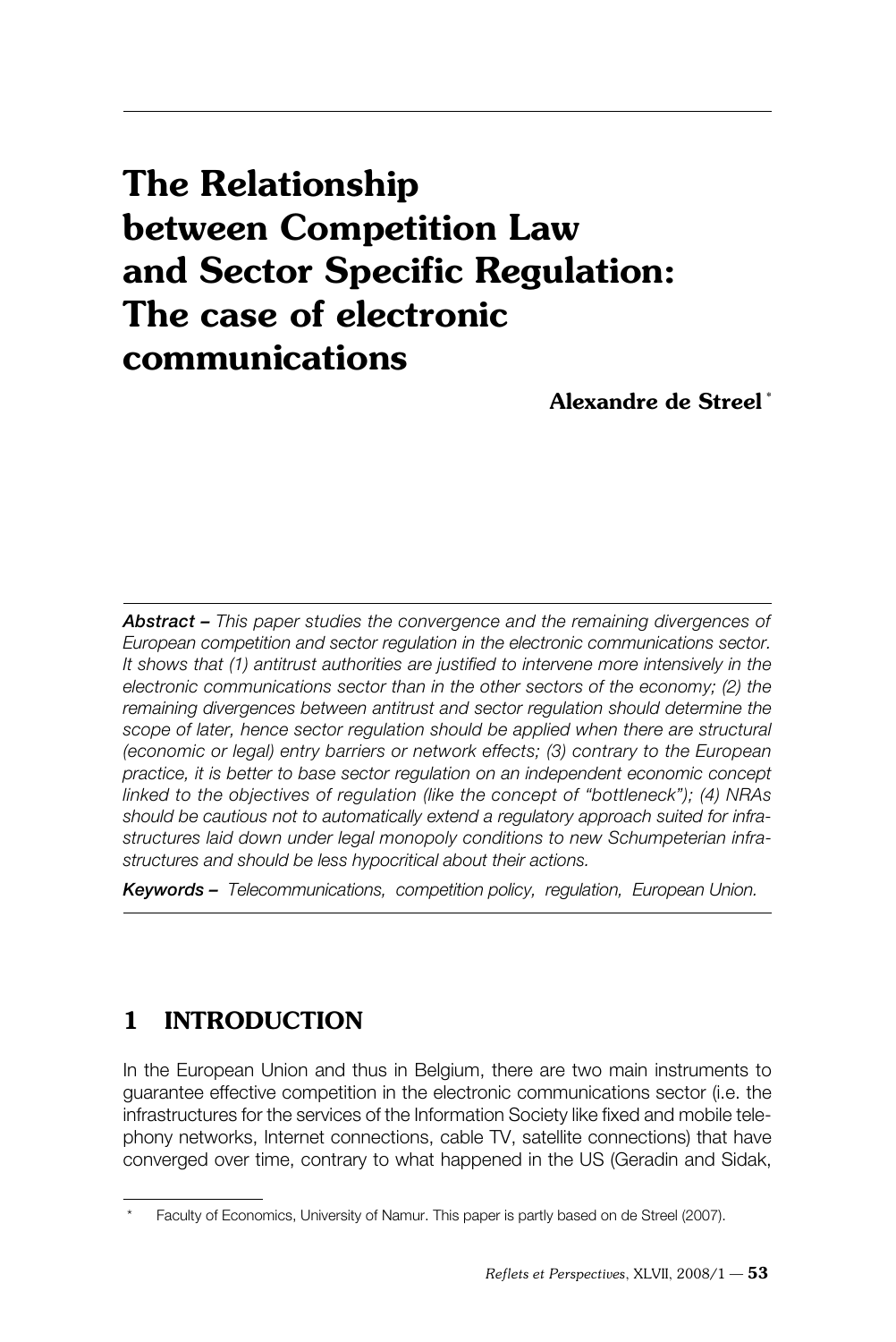2005). On the one hand, there is the antitrust law that has been applied extensively to become a sort of 'regulatory antitrust'. On the other hand, there is the sector regulation whose mode of intervention has been aligned on antitrust law methodologies to become a sort of 'pre-emptive competition law'.

 Such evolution is interesting because it questions the (remaining) differences between both instruments and their optimal coordination. This is an important question at a time when the Commission has just tabled proposals to reform the electronic communication sector regulation 1. This is also important for Belgium where the relationship between the competition authority and the sectoral regulators is one the tightest in Europe (see Devroe, 2007 and Valcke, 2007) and the recent governmental agreement of Leterme I seeks for an optimal allocation of competence between both types of authorities.

 The paper is divided in the following way. Section 2 gives a quick view of the system. Section 3 goes in more details on the application of both branches of antitrust law (ex-post and ex-ante) since the last fifteen years. Section 4 deals with sector regulation since its last modification in 2003. Section 5 tries to propose an efficient balance between both instruments. Finally, Section 6 concludes.

# **2 A QUICK VIEW OF THE SYSTEM**

In the European electronic communications sector, public authorities rely on several instruments to discipline competitive behaviours, as shown in Table 1. (1) Competition law that applies to electronic communications like to any sector of the economy and that may be divided into two branches: ex-post competition law that punishes anti-competitive behaviours (agreements and abuses of dominant position)  $^2$ , and ex-ante competition law that prevents anti-competitive concentrations  $^3$ ; (2) Sector regulation that always applies ex-ante to prevent anti-competitive behaviour 4.

 <sup>1.</sup> The proposals were tabled in November 2007 and are available of the website of the Commission: http://ec.europa.eu/information\_society/policy/ecomm/tomorrow/index\_en.htm

 <sup>2.</sup> Articles 81 and 82 EC and Council Regulation 1/2003 of 16 December 2002 on the implementation of the rules on competition laid down in Article 81 and 82 of the Treaty, O.J. [2003] L 1/1. In Belgium: Competition Act coordinated on 15 September 2006, M.B., 29.09.06.

 <sup>3.</sup> Council Regulation 139/2004 of 20 January 2004 on the control of concentrations between undertakings, O.J. [2004] L 24/1.

 <sup>4.</sup> Directive 2002/21/EC of the European Parliament and of the Council of 7 March 2002 on a common regulatory framework for electronic communications networks and services (*Framework Directive*), O.J. [2002] L 108/33; Directive 2002/20/EC of the European Parliament and of the Council of 7 March 2002 on the authorisation of electronic communications networks and services (*Authorisation Directive*), O.J. [2002] L 108/21; Directive 2002/19/EC of the European Parliament and of the Council of 7 March 2002 on access to, and interconnection of, electronic communications networks and services (*Access Directive*), O.J. [2002] L 108/7; Directive 2002/22/EC of the European Parliament and of the Council of 7 March 2002 on universal service and users' rights relating to electronic communications networks and services (*Universal Service Directive*), O.J. [2002] L 108/ 51. Those Directive have been transposed in Belgium by the Electronic Communications Act of 13 June 2005, M.B., 20.06.05.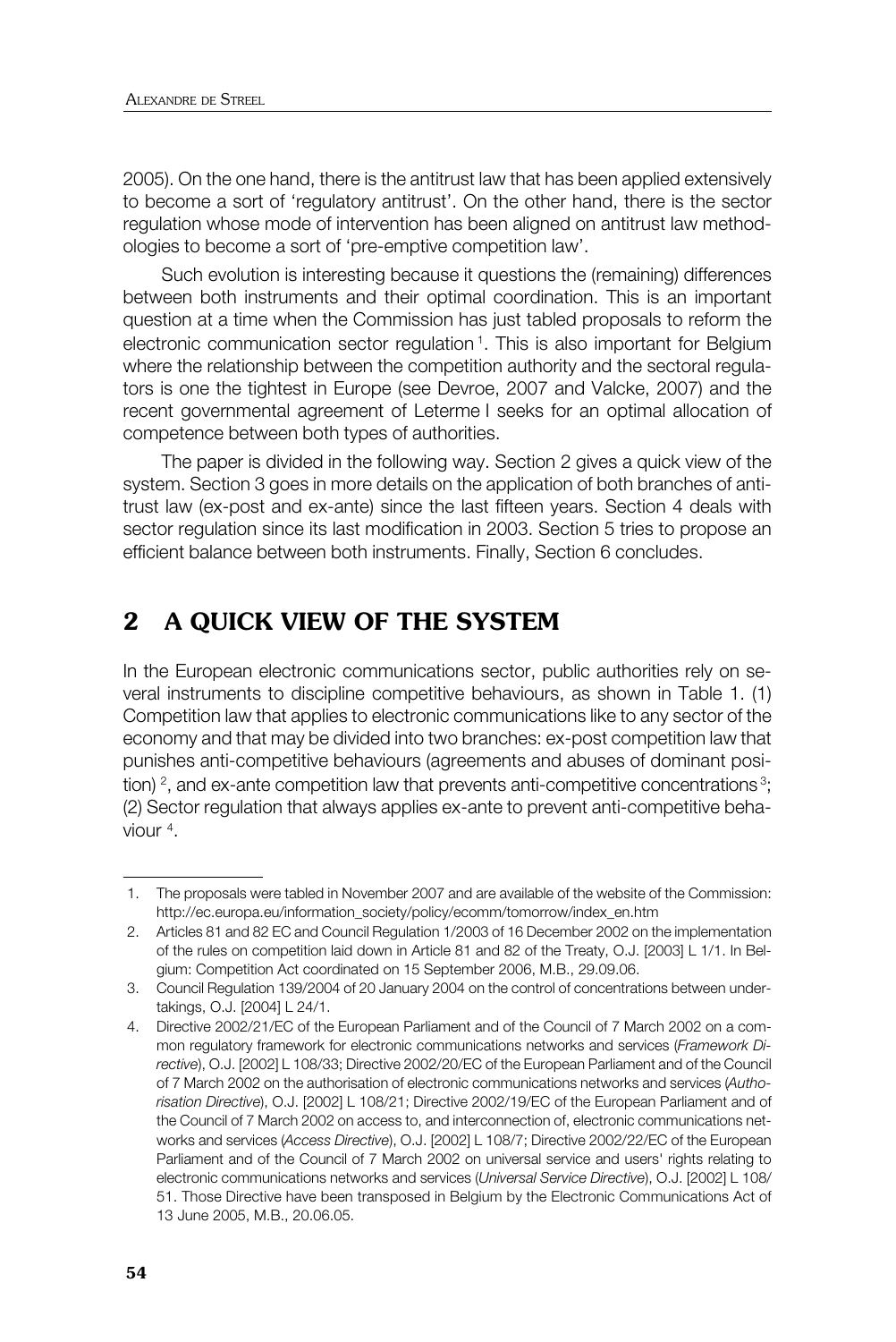|                                    | Competition Law -<br>Ex post                                                                                              | Competition Law -<br>Ex ante                                                                                                             | Sector Regulation/<br><b>SMP</b> regime                                                                        |
|------------------------------------|---------------------------------------------------------------------------------------------------------------------------|------------------------------------------------------------------------------------------------------------------------------------------|----------------------------------------------------------------------------------------------------------------|
| Objective                          | Maintain competition<br>Increase competition<br>$\rightarrow$ Market structure is broadly satisfactory                    |                                                                                                                                          | Increase competition<br>Mimic competition<br>$\rightarrow$ Market structure is not<br>satisfactory             |
| Burden of<br>proof to<br>intervene | 1. Market definition<br>2. Dominant position<br>3. Anti-competitive conduct:<br>agreement or abuse of<br>dominance (high) | 1a. Notified concentration<br>1b. Market definition<br>2. Significant impediment to<br>effective Competition (low)<br>(Conduct presumed) | 1a. Market selection (very<br>high)<br>1b. Market definition<br>2. SMP=dominant position<br>(Conduct presumed) |
| <b>Remedies</b>                    | Mainly behavioural<br>Fines<br>Private damages                                                                            | Mainly structural                                                                                                                        | Mainly behavioural                                                                                             |

 **Table 1: Competition law and sector regulation**

*Note: The shadow area is the triggering factor for each legal instrument.*

On the one hand, competition law has one main objective which has become prevalent over time and is the maximisation of consumer welfare. This implies that competition law aims at efficiencies (allocative, productive and dynamic) on the market by ensuring the competitive structure is maintained and possibly strengthened (see Ehlermann and Laudati, 199 and Huveneers, 2008).

To achieve this gaol, an antitrust authority applies *ex-post competition law* in several steps: (1) It starts by defining the relevant market according to the Small but Significant Non-transitory Increase in Price (SSNIP) or the Hypothetical Monopolist Test<sup>5</sup>. (2) It then determines whether one or several undertakings have sufficient market power (in particular a single or joint dominant position, which is a level of market power sufficient to behave to an appreciable extent independently of competitors, customers, and ultimately consumers). (3) Finally, the authority determines whether the undertakings with market power have committed an anti-competitive practice (agreement or unilateral abuse). If it is this case, the authority imposes a fine and/or behavioural remedies (to put an end to the anti-competitive practice) or structural remedies if necessary and proportionate. A national Court may also provide for private damages to the injured competitor, customer or consumer. Thus, an intervention under ex-post competition law is triggered by an anti-competitive conduct.

 <sup>5.</sup> Commission Notice on the definition of relevant market for the purposes of Community competition law, O.J. [1997] C 372/5. For an application to the electronic communication sectors, see Commission Guidelines of 9 July 2002 on market analysis and the assessment of significant market power under the Community regulatory framework for electronic communications networks and services, OJ [2002] C 165/6, para 33-69.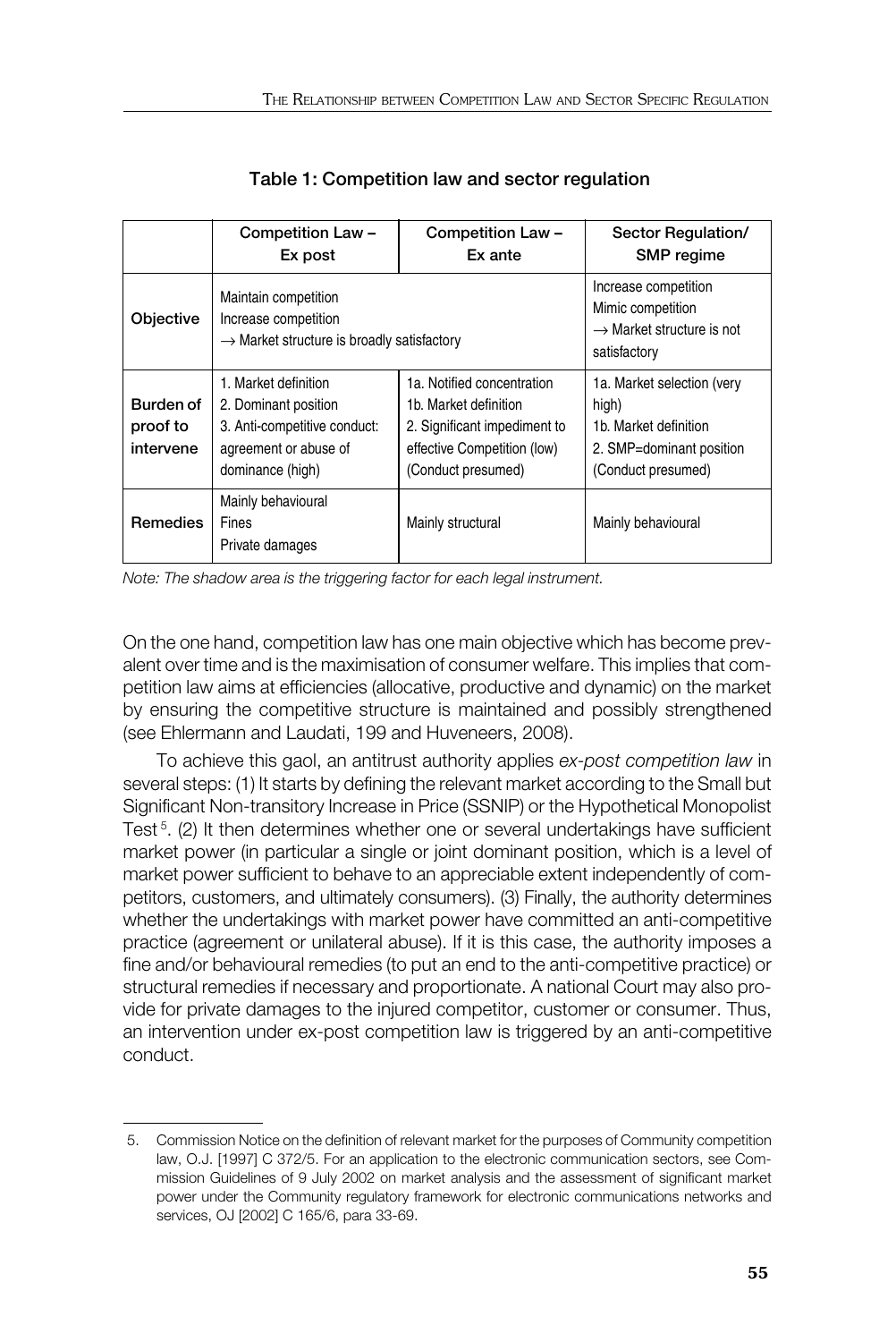Antitrust authority applies *ex-ante competition law* in several steps. (1a) First, a concentration should be notified when it has a so-called Community dimension (i.e. in principle total worldwide turnover of more that 5 billions EUR and single European turnover of more that 250 millions EUR for at least two companies involved). (1b) The authority then defines, according to the SSNIP economic methodology, the relevant markets affected by the concentration. (2) It also determines whether the concentration would significantly impede effective competition (in particular by creating a single or collective dominant position). Such assessment is done in two phases with strict deadlines <sup>6</sup>. If the authority has doubts or thinks that the concentration would indeed significantly impede competition, the notifying parties may propose remedies that should remove all competitive concerns (the remedies should preferably be structural). Otherwise, the authority prohibits the merger. Thus, an intervention under ex-ante competition is triggered by a notified concentration which significantly impedes effective competition.

 On the other hand, *sector regulation* has three (possibly contradicting) objectives: promotion of effective competition, the internal market, and the users' interest<sup>7</sup>. However, the European as well as the Belgian laws give important margin of discretion to the regulatory actors on the ranking of those objectives and on the means to achieve them. In particular, the laws do not decide whether the regulators should actively promote the development of infrastructure competition as a soft industrial policy marker or merely control the market as a hard trustbuster (on those ambiguities, see Granham, 2005 and Hocepied and de Streel, 2005). However, it is generally admitted that the part of sector regulation that deals with market power mainly aims to ensure efficiency by favouring competitive market structure or by mimicking the results of a competitive market structure<sup>8</sup>.

To achieve those goals, a regulatory authority follows three steps when imposing obligations on the operators. (1a) It starts by selecting markets where sector regulation would be more efficient than antitrust to solve competition problems. In practice, it does so according to three cumulative criteria (high permanent and non-strategic entry barriers, no competitive dynamics behind these barriers and inefficiency of antitrust remedies to solve the competitive problems)<sup>9</sup>. (1b) Then, it delineates the boundaries of the selected markets according to antitrust methodologies (the SSNIP test). (2) It determines also whether an operator enjoys a single or collective dominant position or could leverage a dominant position from a closely related market. (3) If it is the case, it imposes proportionate regulatory remedies to be chosen from a menu provided in the Access and Universal Service

 <sup>6.</sup> After the first phase (of 25 or 35 working days), the authority decides if it does not have serious doubts that the concentration would impede effective competition, or conversely, it opens a second phase of investigation. After this second phase (of 95 or 105 working days), the authority decides whether the concentration would significantly impede effective competition or not.

 <sup>7.</sup> Article 8 of the European Framework Directive; Articles 6 to 8 of the Belgian Electronic Communications Act.

 <sup>8.</sup> European Regulators Group Revised Common Position of May 2006 on the approach to appropriate remedies in the new regulatory framework, ERG(06) 33, Chapter 4.

 <sup>9.</sup> Recital 27 of the Framework Directive, as interpreted by Article 2 of the Commission Recommendation 2007/879 of 17 December 2007 on relevant product and service markets within the electronic communications sector susceptible to ex ante regulation, OJ [2007] L 344/65.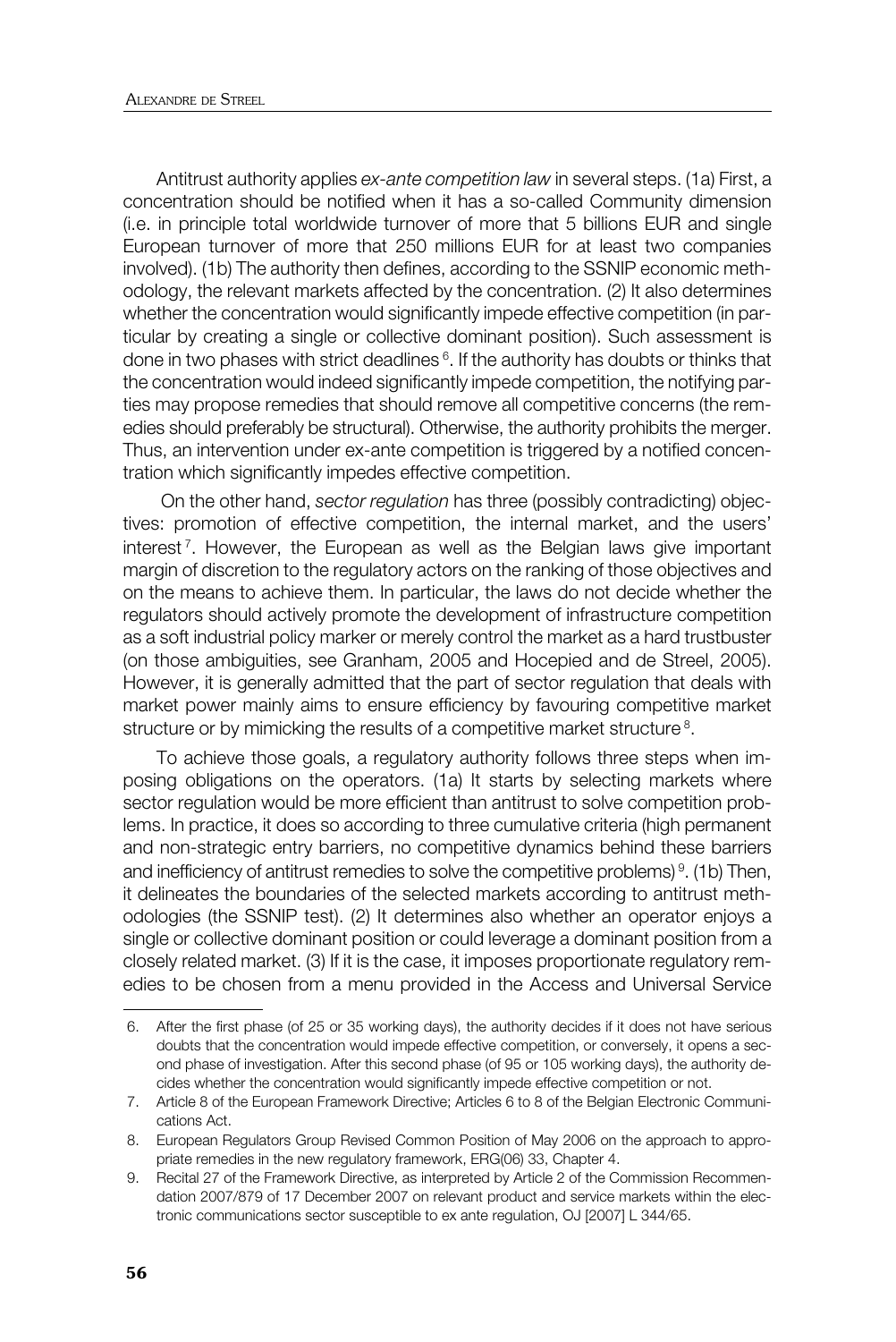directives (transparency, non-discrimination, accounting separation, compulsory access and price control), or any other type of remedy with the prior agreement of the Commission. In brief, an intervention under sector regulation is triggered by a market that has the characteristics where competition law remedies would be insufficient to solve competition problems.

As we see, the sector regulation is aligned to antitrust methodologies. This alignment was decided in 2003 because according to one senior Commission official (Buiges, 2004) it was supposed to meet several good governance principles. It makes the regime more flexible and based on solidly grounded economic principles that ensure regulatory decisions closer to the reality of the market. And this increased flexibility should not be at the expense of legal certainty (as decisions will be based on more than forty years of antitrust case-law), nor harmonisation (as NRAs' decisions are based on legal principles that are strongly Europeanised). The system was also deemed to ensure a progressive removal of regulatory obligations as competition develops in the different markets (market-by-market sunset clauses) and facilitates the transition towards the mere application of competition law when sector regulation will no longer be necessary.

# **3 THE APPLICATION OF BOTH BRANCHES OF COMPETITION LAW TO THE ELECTRONIC COMMUNICATIONS SECTOR**

# **3.1 Ex post competition law**

# *The mode of intervention and the type of cases taken*

At the European level, the mode of intervention of the Commission in the electronic communications sector was based on broad sectoral approach, which is different from the interventions in the other sectors of the economy based on a case specific approach. In fact, the Commission behaves more like an industrial regulator than a mere antitrust authority. Thus, it adopted three general guidelines that explained how antitrust rules would apply to some competitive problems and that were not based a stock of previous individual cases: in 1991 on the application of competition rules to the telecommunications sectors, in 1998 on the application of antitrust rules to access agreement, and in 2000 on the application of antitrust rules to the compulsory access of the local loop (i.e. the last mile of the fixed telecom network where the economies of scale and scope are the largest).

The Commission conducted also six sector enquiries or quasi-sector enquiries where the Commission sent questionnaire to all the operators to better understand the dynamics of the marketplace and possibly identify anti-competitive practices (see Choumelova and Delgado, 2004): in 1997 on the high prices for international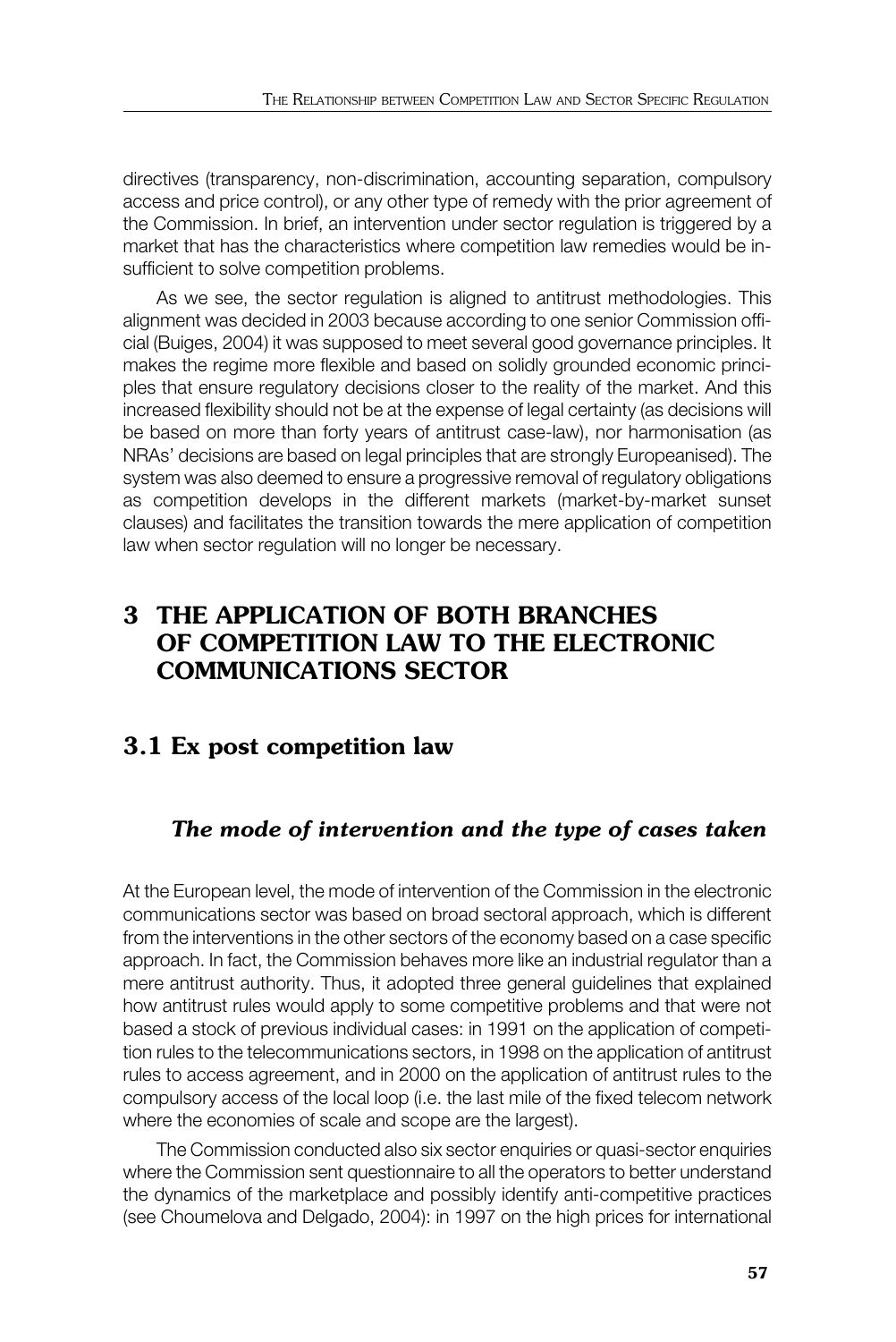calls, in 1998 on the high prices for fixed-to-mobile calls, in 1999 on the delivery conditions of leased lines, in 2000 on the high prices for mobile international roaming, and on the access to the local loop, in 2004 on the sales of sports rights to 3G and Internet.

In a second stage and on the basis of the information collected during the sector (quasi) enquiries, the Commission opened several individual cases (see Garzaniti, 2003: Chapter 6). So far, all cases cover pricing practices that were either exploitative (excessive prices) or exclusionary (price squeeze or predatory pricing). Up to now, only three formal decisions have been adopted: *Wanadoo* in 2003 for predatory pricing on the ADSL market, *Deustche Telekom* in 2003 for price squeeze between wholesale access price to the network and retail broadband tariffs, and *Telefonica* in 2007 for similar price squeeze. However, this should not hide the fact that Commission has been more interventionist in the electronic communication sector than in the other fields of the economy. Indeed, the Commission opened many cases that were either passed to the NRAs when they had competence to act (e.g. cases of excessive fixed retention and termination rates) or settled informally between the Commission and the involved operators (e.g. cases of excessive prices for international leased lines).

 At the national level, more decisions have been taken than at the European level, although the interventions of the NCAs vary a lot across countries (see International Competition Network, 2006). For instance, the French Competition Council has been extremely active, in particular in opening of the local access market to stimulate broadband development and condemning cartel in the mobile segment. In general, most national cases also relate to exclusionary pricing practices.

#### *The remedies imposed*

In the majority of the cases, the Commission imposed behavioural remedies in the form of reducing of excessive price or ending a price squeeze and very few fine. In some cases, the Commission went further and used ex-post antitrust cases to speed up liberalisation in the Member States that were reluctant to open their markets. For instance, the Commission closed in 1996 one case against *Deustche Telekom* (for an alleged anti-competitive price squeeze between interconnection charges and retail business tariffs) on the conditions that the German government opened its telecommunications markets. Interestingly, neither the Commission nor a Member State has ever imposed a full structural separation of the incumbent into a network and a service divisions, but the United Kingdom has recently in an unprecedented move imposed a quasi-structural separation of BT<sup>10</sup>.

 <sup>10.</sup> Ofcom Final statements of 22 September 2005 on the Strategic Review of the Telecommunications and undertakings in lieu of a reference under the Enterprise Act 2002.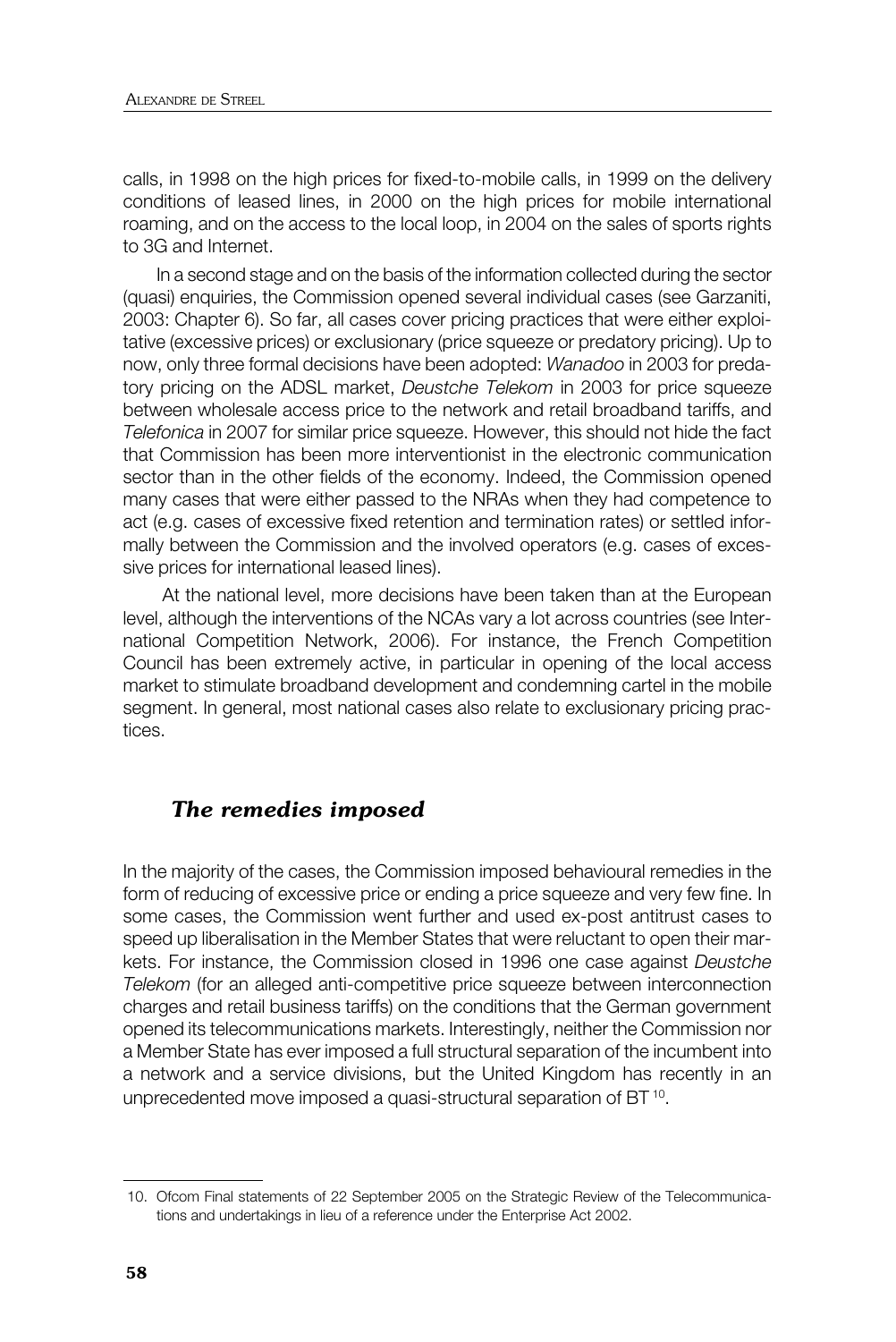# **3.2 Ex ante Competition Law: Mergers and joint ventures**

## *The type of cases notified*

In the electronic communications sector, many concentrations have been notified and decided by the Commission due to the re-shaping of the industrial landscape in the aftermath of liberalisation (see Garzaniti, 2003: Chapter 8). In the mid-nineties when telecom markets were progressively opened to competition, national incumbents set up joint ventures to offer enhanced international services to multinationals (e.g. *Concert* joint venture between BT and MCI or *Atlas* joint venture between France Telecom and Deutsche Telekom).

In the turn of the century when consolidation of ICT industries took place, WorldCom (renamed MCI and then bought by Verizon) was the leader in the restructuring of the Internet market by acquiring many rivals companies (e.g. acquisition of MCI or Sprint). Similarly, Vodafone was the leader of the restructuring of the mobile markets by acquiring many rivals (e.g. acquisition of Airtouch of the US and Mannesmann of Germany). At the same time when convergence was taking place, Internet and telecom companies merge or form joint venture to offer fully converged services (e.g. merger between AOL and Time Warner and between Vivendi and Seagram).

More recently, there has been a consolidation in the pay TV industry (e.g. NewsCorp buying Telepiu to form Sky Italia). Today, incumbents from Western Europe are buying smaller foreign operators (e.g. Telefonica of Spain buying the English mobile operator O2), especially in Eastern Europe.

However, except in the Nordic country (with the aborted merger between Telia of Sweden and Telenor of Norway and later the successful merger between Telia and Sonera of Finland), there has been no fully-fledged merger between fixed incumbents because the customer demand is not yet sufficiently Europeanised, the regulation varies a lot across countries and the governments are reluctant to accept such consolidation for national patriotism reasons.

### *The remedies imposed*

The Commission has been more severe (read interventionist) in the electronic communications sector than in the economy as a whole because between 1990 and 2006, it blocked 2.2% of the ICT operations (instead of 0.6% on average) and imposed remedies in 8.4% of the ICT cases (instead of 7 % on average). This is due to several reasons. The first reason was to prevent a dangerous circle of self reinforcing market power between related markets, whereby parties to the concentration would leverage their power from established markets (like the local loop) to secure a dominant position on emerging markets (like the digital interactive service) and, in turn, leverage back from the emerging market to strengthen their power on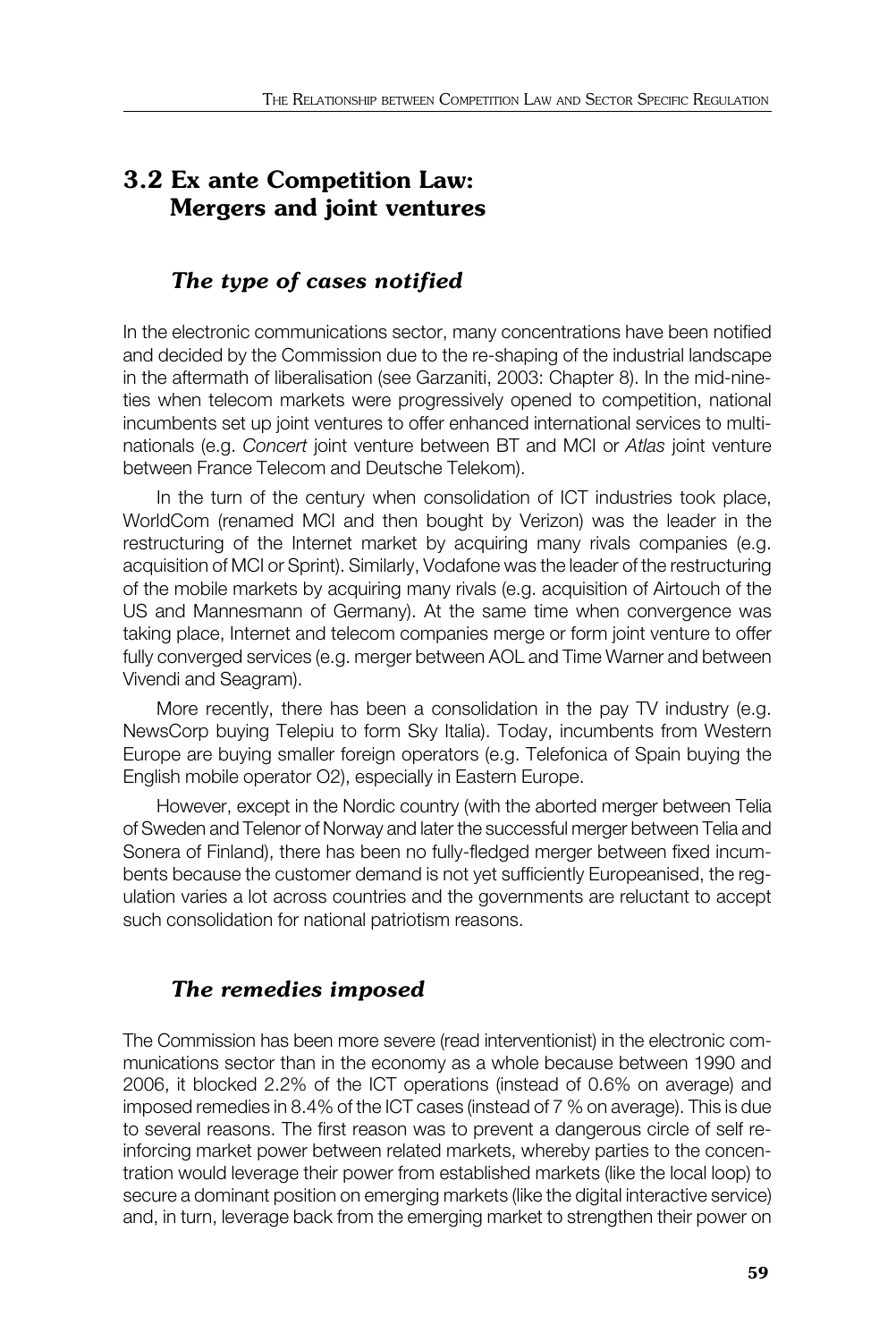the established markets. The second reason was to support the liberalisation program of the Commission. For instance, in the early joint ventures between incumbents to provide enhanced international services like *Atlas*, the Member States concerned were encouraged to accelerate liberalisation in order to make possible a clearing under conditions of those alliances. As explained by a senior Commission official (Ungerer, 2001), the dynamics of the process created a parallelism of interest in accelerating liberalisation between incumbents (in order to have their alliances cleared), Member States (in order to allow the development of the potential of their national markets) and the Commission (in order not to be obliged to block new services and new technologies). The third reason of the strict stance of the Commission was to ensure non-economic policy objectives (like pluralism in the media) in particular for the mergers involving content related services like the *AOL/ TimeWarner* merger in 2000.

The types of remedies imposed by the Commission to accept concentrations have been diverse. The Commission imposed structural remedies (like cable divestiture) that stimulate infrastructure competition for the parties to lose their dominant position on the traditional markets and their ability to leverage and foreclose entry in emerging markets. As the effects of these measures could only take place with time, they were complemented by behavioural remedies aiming at forcing access to key facilities (like content, fixed telecom infrastructure, mobile infrastructure, technical services for pay-TV or interactive-TV services). Interestingly, many exante antitrust remedies have paved the way for the future regulation. For instance, compulsory access to local loop was imposed in 1999 in the *Telia/Telenor* Decision and taken over by sector regulation in the 2000 Unbundling Regulation.

Note however that sector regulation has been taken into account when deciding the appropriate remedies. Thus the Commission imposed more lenient remedies or no remedy when the behaviours of the parties to a joint venture were under strict control of a sector specific authority and there were less risk of abuse and leverage. For instance, the Commission imposed less remedy in *Concert* Decision of 1994 (joint venture between BT and MCI that were strictly controlled by the British and American NRAs) than in *Atlas* Decision of 1996 (joint venture between France Telecom and Deutsche Telekom that were not sufficiently controlled by their respective NRAs).

# **3.3 Appraisal of the extensive application of antitrust in the electronic communications sector**

The extensive use of antitrust in the electronic communications sector has been criticised by many. Veljanovski (2001) argues that the merger approach has been too stringent because economic literature shows that anti-competitive leverage is more rare than the Commission (lawyers) would think. Larouche (2000) argues that competition law has been stretched beyond its reasonable limits and the institutional and legitimacy settings of antitrust do not justify its quasi-regulatory role. More generally, American authors like Audretsch et al. (2001), Evans and Schmalensee (2001), Katz and Shelanski (2004) remind the dynamic characteristics of the industries and the necessary adaptation of antitrust policy.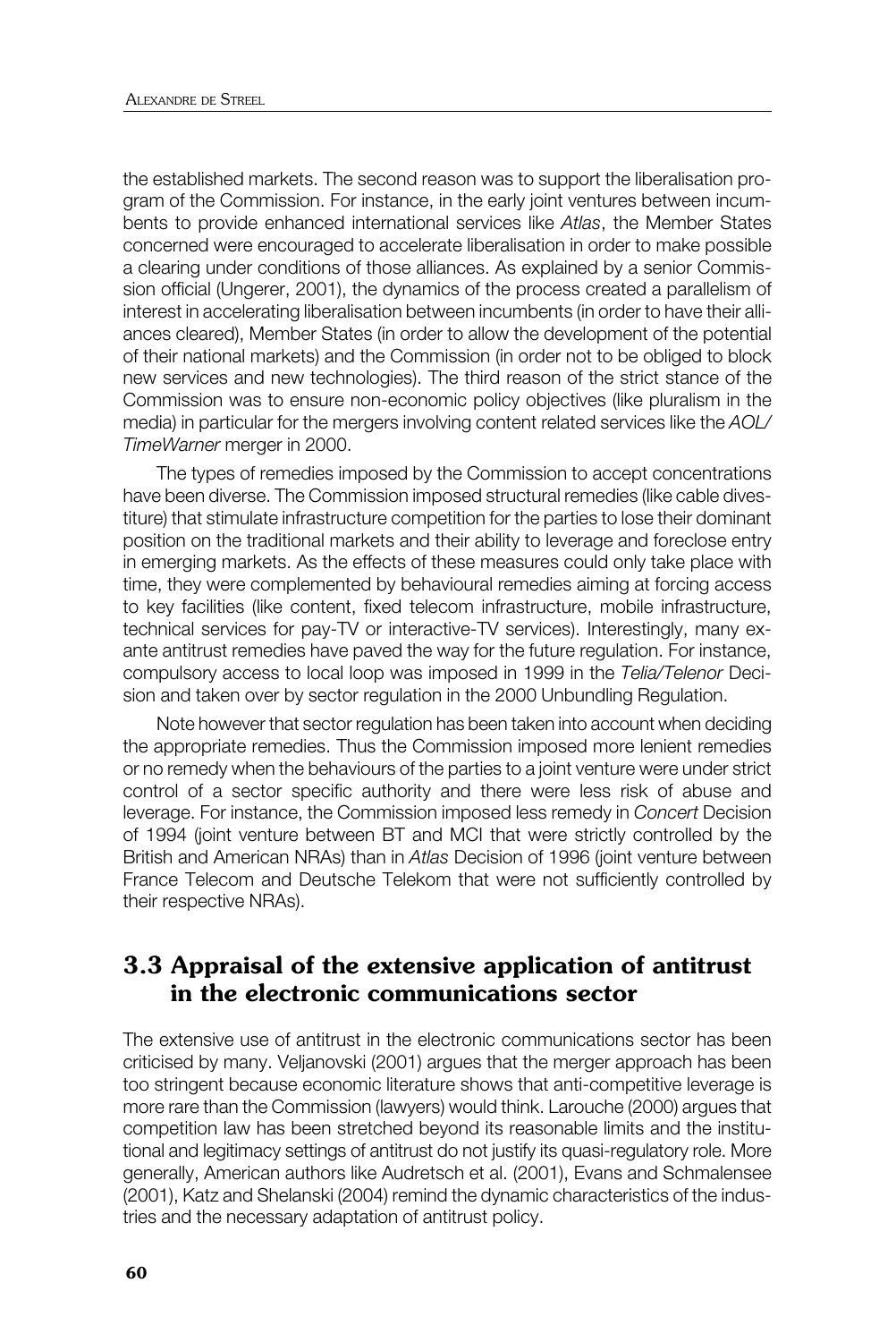However, given the history of the sector, an interventionist stance of antitrust in the electronic communications sector might be justified on static grounds (because dominant position is pervasive in the sector) as well as on dynamic grounds (because these dominant positions are often the result of past legal protection and not of private investment decisions taken in a competitive environment and whose incentives should be preserved). Moreover in sectors where effective competition does not yet exist but is possible in the future, there may be a case for antitrust to actively promote entry of competitors that are equally efficient - or even less efficient- than the incumbents for two related reasons: on a overall market perspective, it may pay in the long run to have many actors competing, and on a individual entrant perspective, efficiency may increase over time as the customer bases and the operation scale increases. Therefore, there may be an economic case for a 'different antitrust' in sector where dominant position due to previous incumbency is prevalent. Yet, it should always be justified with sound economic reasoning (which was not always the case in the merger cases so far) and it should be strictly limited to the network industries that were developed under legal monopoly protection and not extended to other sectors of the economy.

# **4 THE APPLICATION OF ELECTRONIC COMMUNICATIONS SECTOR REGULATION**

# **4.1 Ex-ante Sector regulation**

### *The market segments regulated*

As already explained, the markets selected for possible regulation should be those where antitrust would be inefficient to solve possible competitive problems, which has been interpreted by the Commission has markets fulfilling a test of three cumulative criteria: high permanent and non-strategic entry barriers, no competitive dynamics behind these barriers and inefficiency of antitrust remedies to solve the competitive problems.

Applying this test in 2003, the Commission recommended the NRAs to analyse 18 markets 11. This list comprised 7 retail and 11 wholesale, hence is mainly made of upstream access markets because there is no or low barriers to enter the retail markets when wholesale regulation is efficient . On the fixed voice segment, the Commission identified two retail access markets (for residential and business customers), four retail services markets (same segmentation residential/business and segmentation between local/national and international services), and three wholesale markets (call origination, transit and call termination) adding up to the whole

 <sup>11.</sup> Commission Recommendation 2003/311 of 11 February 2003 on relevant product and service markets within the electronic communications sector susceptible to ex ante regulation, OJ [2003] L 114/45.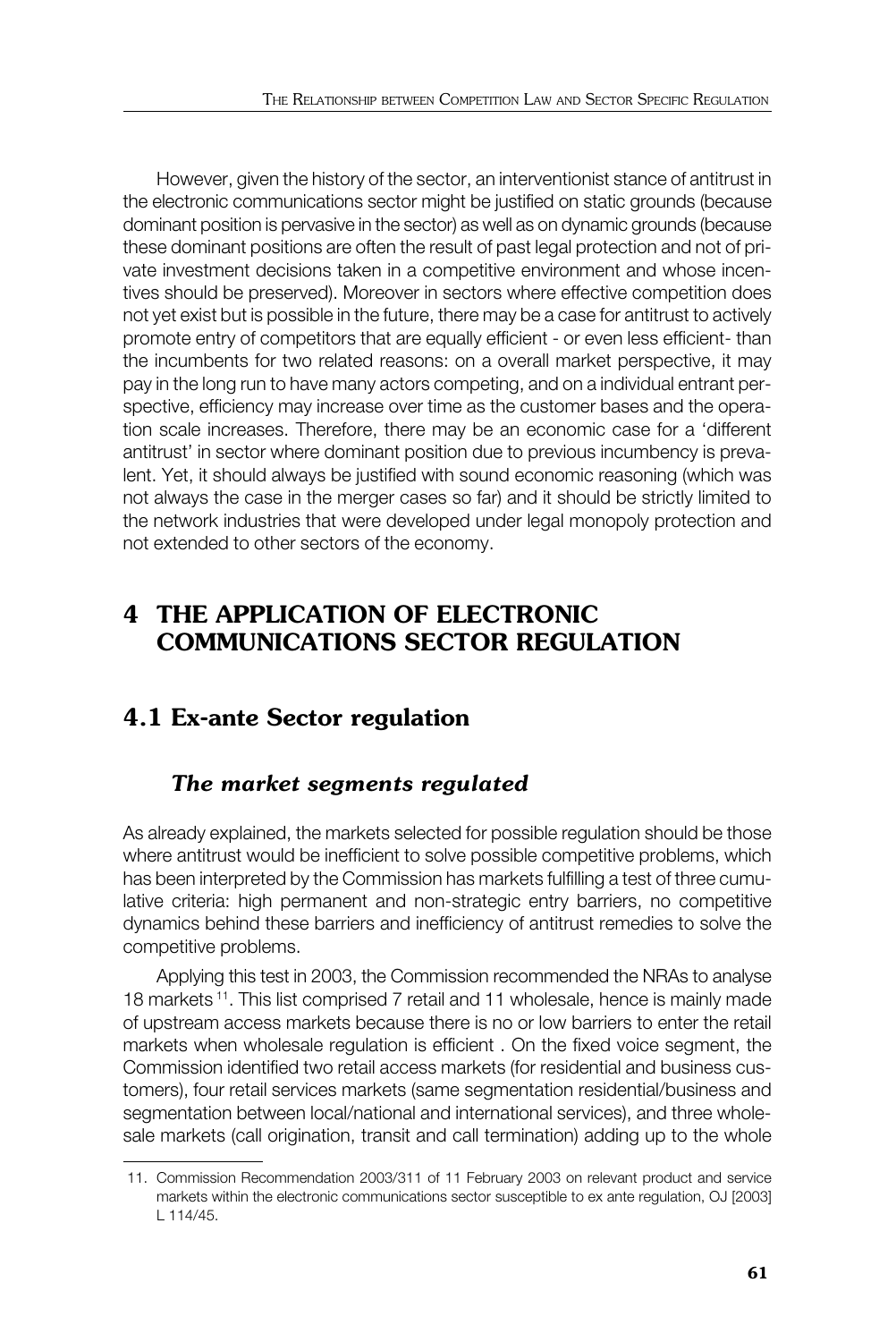connection between two customers. On the fixed broadband data segment, the Commission identified two wholesale access markets: access at the local loop level and access at the bitstream level which is a bit further up in the network. On leased lines segment, the Commission identified one retail market (the minimum set of leased lines which corresponds to five types of leased up to 2Mbits), and two wholesale markets (terminating and trunk segments) which adds up to the whole connection between two customers. In the mobile segment, the Commission identified three wholesale markets: access and call origination as well as termination which are the two extremes of the mobile network, and international roaming which presents specific economic problems. In the broadcasting segment, the Commission identified only one wholesale market for broadcasting transmission. In general, the NRAs followed such market definitions, sometimes segmenting further the market defined by the Commission (in particular for the broadcasting market) and sometimes adding new markets <sup>12</sup>.

Re-applying the three criteria test in 2007<sup>13</sup>, the Commission reduces the list of markets to be analysed from 18 to 7 markets (1 retail and 6 wholesale). The Commission maintains and merges the retail access markets. It removes the 4 service markets because competition has increased on those markets and will continue to do if the regulation of retail access markets and of wholesale markets is efficiently applied. The Commission removes transit and trunk segments because they are potentially competitive given the intensity of traffic on those markets. It removes the mobile access and call origination market as it was found to be effectively competitive in the vast majority of the Member States. The Commission also removes international roaming and broadcasting markets for very specific reasons (the roaming market is regulated by a particular European Regulation since 2007 and the broadcasting market touch upon content issue, outside of the scope of the SMP regime). It remains to be seen how the NRAs will react to this shorter list.

#### *The remedies imposed*

Although, the NRAs had the choice between a list of five remedies (transparency, non-discrimination, accounting separation, compulsory access and price control) and the obligation to only choose the proportionate ones, they imposed in general the full suite of them on all markets recommended by the Commission. In particular, they imposed price control at Forward Looking-Long Term Incremental Cost. Most regulators applied also the ladder of investment which, as explained by Cave (2006), consists of regulating the different rungs of an imaginary investment ladder along the network (i.e. retailing, IP Networks, backhaul, DSLAM, local loop) and only removing regulation of one rung when new entrants have climbed that rung. Thus the policy aims not only to create a level playing field but also to actively support entrants.

 <sup>12.</sup> Communication from the Commission of 11 July 2007 on market reviews under the EU Regulatory Framework (2nd Report), COM(2007) 401.

 <sup>13.</sup> Commission Recommendation 2007/879 of 17 December 2007 on relevant product and service markets within the electronic communications sector susceptible to ex ante regulation, OJ [2007] L 344/65.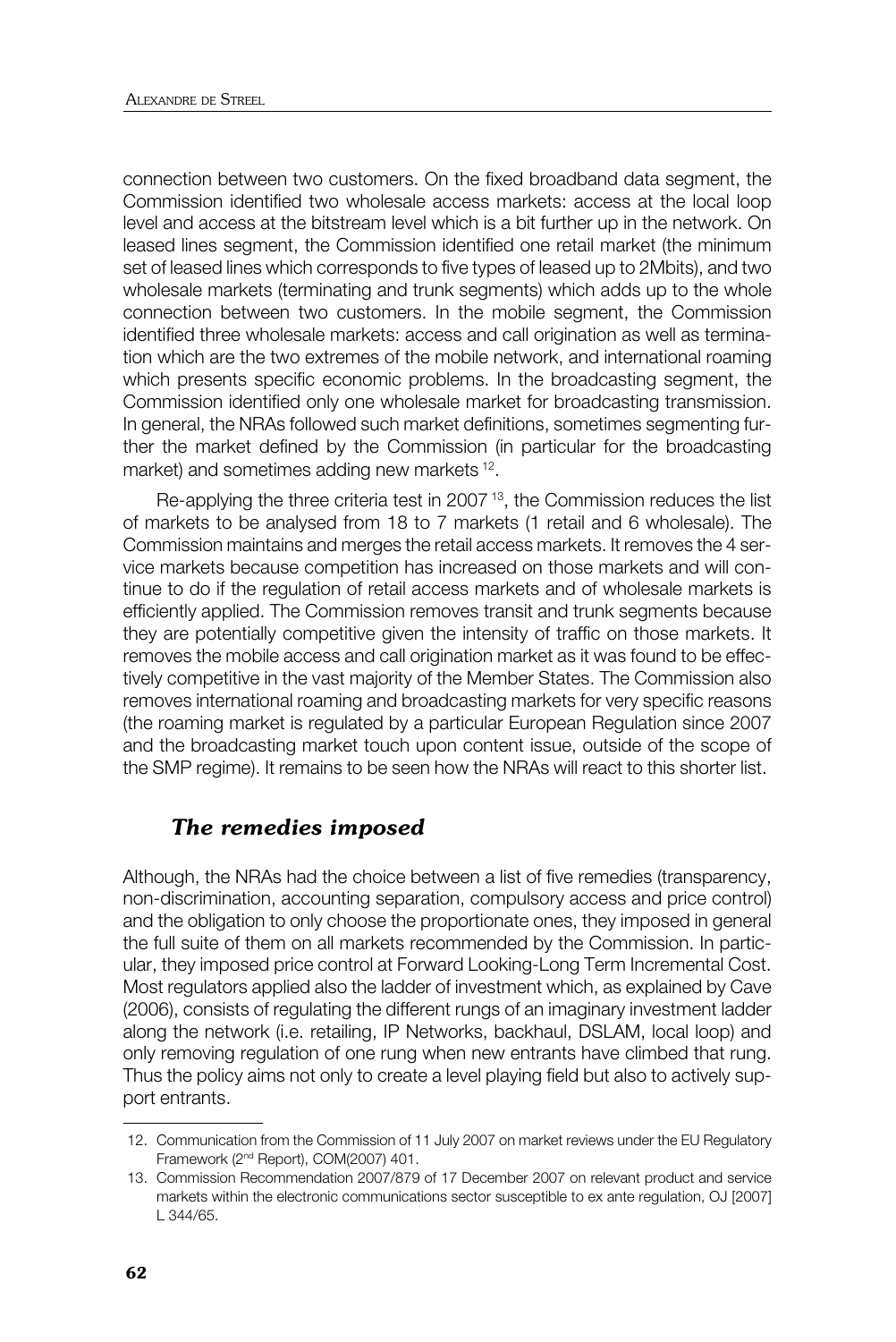#### **Table 2: Markets susceptible to sector regulation under the 2003 and the 2007 Commission Recommendations**

|                                  | <b>Retail markets</b>                                                                                                                                                                                                                                                  | Wholesale markets                                                                                                           |
|----------------------------------|------------------------------------------------------------------------------------------------------------------------------------------------------------------------------------------------------------------------------------------------------------------------|-----------------------------------------------------------------------------------------------------------------------------|
| <b>Fixed Voice</b>               | 1. Access for residential<br>2. Access for non-residential<br>3. Local and/or national services for residential<br>4. International services for residential<br>5. Local and/or national services for non-residential<br>6. International services for non-residential | 8. Call origination<br>9. Call termination on individual<br>public networks<br>10. Transit                                  |
| Fixed<br>Narrowband Data         |                                                                                                                                                                                                                                                                        | Idem 8                                                                                                                      |
| Fixed<br><b>Broadband Data</b>   |                                                                                                                                                                                                                                                                        | 11. Unbundled access (inclu-<br>ding shared access) to metallic<br>loops and sub-loops<br>12. Wholesale broadband<br>access |
| Fixed<br><b>Dedicated access</b> | -7. Minimum set of leased lines                                                                                                                                                                                                                                        | 13. Terminating segments<br>14. Trunk segments                                                                              |
| Mobile<br>Voice                  |                                                                                                                                                                                                                                                                        | 15. Access and call origination<br>16. Call termination<br>on individual mobile networks<br>17. International roaming       |
| <b>Broadcasting</b>              |                                                                                                                                                                                                                                                                        | 18. Broadcasting transmissi<br>services                                                                                     |

Note: the markets crossed are those present in the 2003 Recommendation by removed in the 2007 Recommendation

# **4.2 Appraisal of the application of Sector regulation and its alignment on competition law methodologies**

After more than four years of implementation, the sector regulation which was more based on theoretical thinking than practical experience has not fully delivered the good governance principles it aimed for (flexibility, transparency, technological neutrality, harmonisation, proportionality, and legal certainty) 14. In particular, the principles of proportionality and legal certainty are no achieved. Indeed, there is an increase of regulation as more market segments are regulated and more operators are regulated on each segment. At this stage, I can not prove that regulators have

 <sup>14.</sup> For an overview of the state of implementation of the sector regulation: Communication from the Commission of 19 March 2008, Progress Report on the Single European Electronic Communications Market 2007 (13th Report), COM(2008) 153.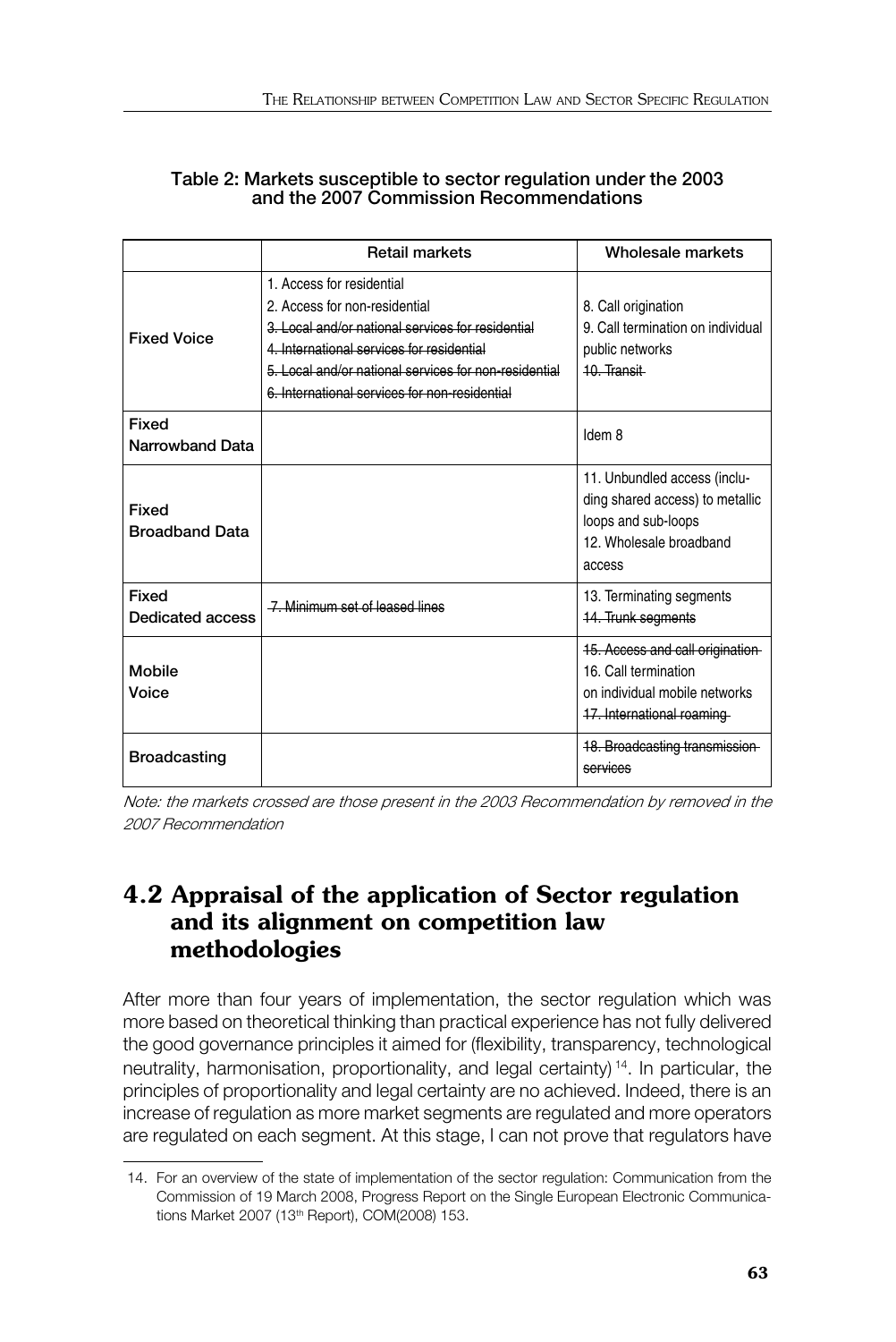intervened beyond the optimal level because that would require a clear and articulated definition of optimal regulation as well as a full cost-benefit that is outside the scope of this paper. However, it is a fact that the never-ending expansion of regulation does not match the deregulatory rhetoric of the European and national legislators and regulators. Also the strategies of the regulatory actors are not sufficiently clear, in particular for the emerging markets: Do they want to strive for infrastructure-based competition *or* service-based competition? Do they want short-term competition *or* long term competition? Do they want to do industrial policy *or* not ?

One reason of such failure is the lack of clear objectives in the law (see *supra*) and the inability or unwillingness of the regulators to arbitrate between conflicting priorities. The legislator tried to hide the question of objectives and escape those conflicts by aligning sector regulation with antitrust methodologies. However, such methodologies do not evacuate the fundamental regulatory questions and worse, they add difficulties.<sup>15</sup> The main difficulty is that standard antitrust principles were developed for antitrust practice in stable industries and need adaptations to be applicable in the context of the sector regulation for dynamic markets. First as pointed by Larouche (2000, pp. 203-211) and Richards (2006, pp. 206-209), standard antitrust principles are mainly suited to horizontal markets but need to be substantially modified to deal with vertical chains of production (which is the main focus of sector regulation). For instance, standard antitrust principles would not by themselves be capable of defining a derived non merchant wholesale market and there is risk that the different services making a production chain are choked up in numerous artificially narrow antitrust markets. Second as pointed by Audrestch et al. (2001) and Evans and Schmalensee (2001), standard antitrust principles are suited to stable industries where competition is mainly in price but need to be adapted to deal with innovation and the Schumpeterian creative destruction competition. Third as pointed by Evans (2003) or Wauthy (2008), standard antitrust principle are suited to one-sided markets but need to be adapted to deal with twosided markets where there are strong interactions between each side of the markets.

In addition to this difficulty, there are several other drawbacks and risks with the alignment on antitrust principles. First, the use of a legal concept is always linked to the objective of the legal rule for which it is used. As the objectives of antitrust and sector regulation may differ (recall that the objective antitrust is the maximisation of long term consumer welfare whereas the objectives of sector regulation may be broader), the interpretation of a same antitrust concept may also differ creating legal confusion and uncertainty. Second, antitrust principles are complex and have been under significant reform recently moving from a legalistic form-based approach towards a more economic effects-based approach. Third and linked to institutional issues, antitrust principles do not constrain the NRAs very much in their actions (as many NRAs adapt them quite flexibly) but they do constrain the

 <sup>15.</sup> Note also that antitrust principles are insufficient to base sector regulation because they detect all kinds of market power and are not able to screen the subset among them –hard core market power- that justify regulation. Thus, mere antitrust principles should be completed by other elements that have nothing to do with antitrust principles, i.e. the test of three cumulative criteria.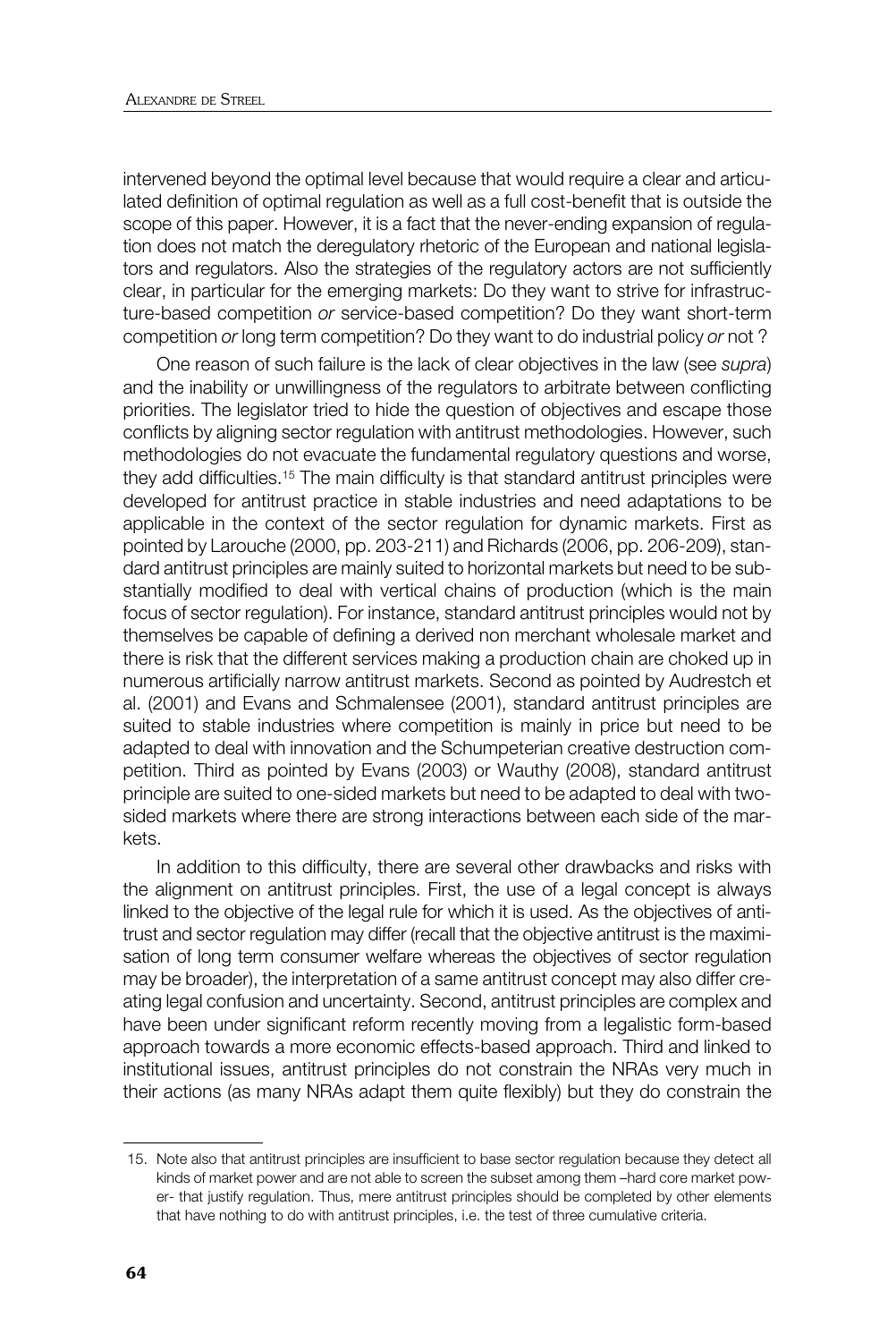Commission in its review of NRAs' draft decisions (as the Commission always looks at the impact of its comments on its pending and future antitrust cases).

Therefore, critics like Larouche (2000:359-403) and Richards (2006:220) propose to base sector regulation on the concept of "bottleneck" 16. Indeed, the first best would be to base sector regulation on specific concept (like bottleneck) linked to the goals of sector regulation. This would not evacuate the fundamental regulatory questions as it is the case today and alleviate confusion between antitrust and sector regulation objectives.

A second reason of the regulatory failures is that the institutional design has not been sufficiently thought through by the European legislator. In general, regulatory authorities have an incentive to over regulate (because of the well-established problems of state bureaucracy implying that authorities have a tendency to increase their activities), and the regulatory brakes in the current law (Commission review of the NRAs draft decisions and possible national appeal against NRAs' decisions) are not efficient enough to counter-balance the tendency to over-regulate. More critically, NRAs do not have incentives to take into account dynamic side of competition (investment, innovation) but only the static side (evolution of price, number of competitors) because the indicators on which they are evaluated are mainly static (level of price, concentration index)<sup>17</sup>. In other words, NRAs are performing relatively well with regard to their incentives, but such incentives are not aligned with today long term welfare of the consumers. Those incentives should be changed by reinforcing the regulatory brakes and by evaluating the NRAs on more dynamics indicators.

# **5 OPTIMAL BALANCE BETWEEN RULES**

After having presented the system of competition law and electronic communications sector regulation as well as its application during the last years, it is now time to take a more normative approach determining what is the optimal balance between both sets of rules.

# *Rationale for public intervention in electronic communications*

Public authorities should aim to maximise the welfare of their citizens and markets are supposed to be the best means to ensure such welfare maximisation. Thus,

 <sup>16.</sup> Note that in the current sector regulation, there is already an implicit notion of bottleneck during the market selection step with the three criteria test.

 <sup>17.</sup> See the yearly Commission implementation reports, available at http://ec.europa.eu/ information\_society/policy/ecomm/implementation\_enforcement/index\_en.htm More dynamic indicators are currently being designed by the British NRA to evaluate the impact of the Strategic Review: Ofcom Statement of 8 February 2006 on evaluating the impact of the Strategic Review of Telecommunications.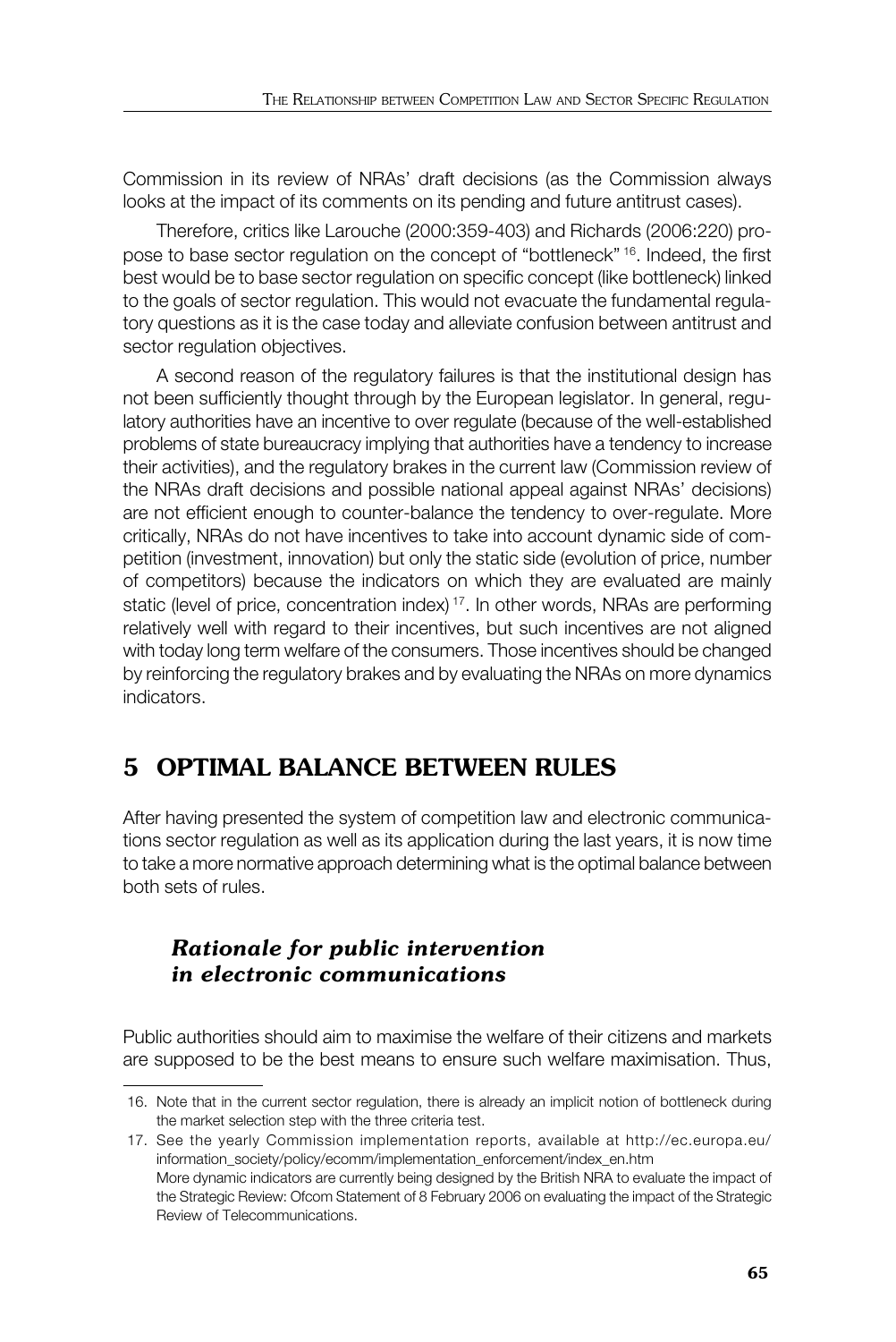governments should intervene only when the mere functioning of the markets does not deliver this objective.

Economists distinguish three types of market failure. (1) The first market failure is the presence of excessive market power (like a monopoly operator) which may lead to excessive price or too little innovation. Excessive market power is caused by legal and economic entry barriers or by anticompetitive behaviours <sup>18</sup>. (2) The second market failure is the presence of an externality (like network externality or tariffs-mediated externality) which may lead to under-consumption in case of positive externality and over-consumption in case of negative externality. For instance, less than the optimal number of customers may decide to join a network if new customers are not compensated, when joining the network, for the increase of welfare they create to the already existing customers. (3) The third market failure is the presence of information asymmetries (e.g. the absence of knowledge of the price) which may lead to under or over consumption.

In telecommunications, the two first categories lead to the standard distinction between (1) the one-way access (or access model) which concerns the provision of bottleneck inputs by an incumbent network provider to new entrants and (2) two-way access (or the interconnection model) which concerns reciprocal access between two networks that have to rely upon each other to terminate calls (Armstrong, 2002, Laffont and Tirole, 2000, Vogelsang, 2003).

In addition, each type of market failure may be structural and result from the supply and demand conditions of the market, or may be behavioural and artificially (albeit rationally) 'manufactured' by the firms, leading to the two-by-two matrix below. Since the decline of the Structure-Conduct-Performance paradigm in industrial economics, it is now recognised that non-strategic and strategic market failures are closely linked together and that structure influences conducts as much as conducts influence structure. However, it remains possible (and useful when choosing between the different instruments of public intervention) to identify the causes of the non-efficient market results and to distinguish between structural and behavioural market failures.

 <sup>18.</sup> The concept of economic entry barriers is controversial in the literature with two opposing views explained in McAfee et al. (2004). The narrow (Stiglerian) view limits the barriers to the absolute cost advantages of the incumbents (e.g. access to best outlet in town, or consumer switching costs) but excludes all entrants' costs that have also been borne by the incumbents (e.g. high fixed and sunk costs). The broad (Bainian) view extends the concept of barriers to all factors that limit entry and enable incumbents to get a supra-normal profit, hence includes absolute cost advantages but also economies of scale and scope.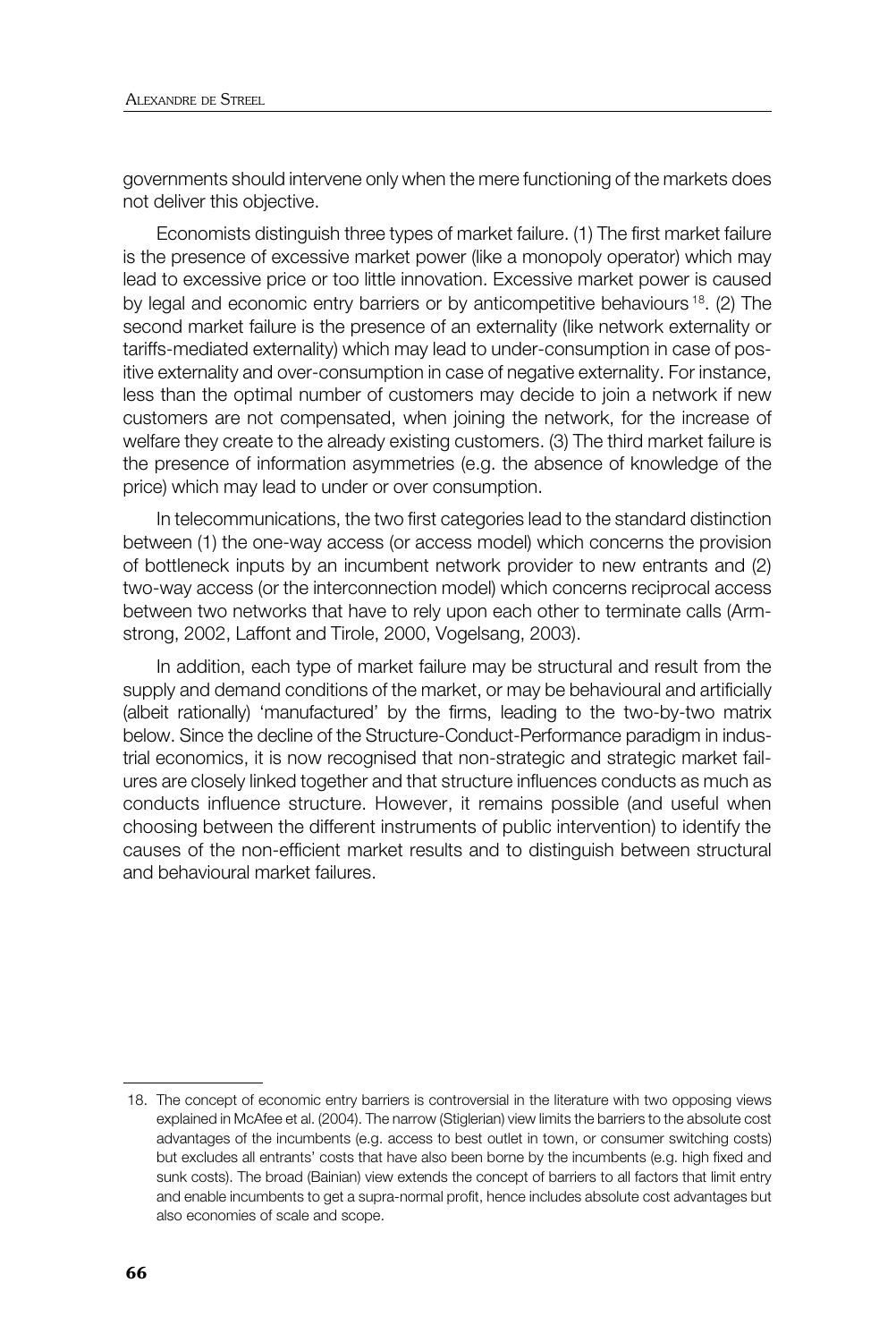|                           | Structural/non-strategic                                                                                                                                                                                                                      | Behavioural/strategic                                                                            |
|---------------------------|-----------------------------------------------------------------------------------------------------------------------------------------------------------------------------------------------------------------------------------------------|--------------------------------------------------------------------------------------------------|
| Excessive<br>market power | Cell 1<br>- Bainain entry barriers: High and sunk<br>fixed with uncertainty<br>- Stiglerian entry barriers: Important abso-<br>lute cost advantages (e.g. switching costs)<br>- Legal barriers<br>$\rightarrow$ One way access (access model) | Cell 2<br>- Reinforcement of dominance<br>- Vertical leveraging<br>- Horizontal leveraging       |
| <b>Externality</b>        | Cell 3<br>- Network effects<br>- Two-sided markets<br>$\rightarrow$ Two way access<br>(interconnection model)                                                                                                                                 | Cell 4<br>- Strategic network effects<br>(e.g. loyalty program or tariff mediated<br>externality |
| Information<br>asymmetry  | Cell 5                                                                                                                                                                                                                                        | Cell 6                                                                                           |

| Table 3: Market failure susceptible to public intervention <sup>19</sup> |  |
|--------------------------------------------------------------------------|--|
|                                                                          |  |

## *Choice between competition law and sector regulation*

To tackle these different market failures, public authorities dispose of several legal instruments (in particular competition law, sector regulation, consumer law) that they must combine in the most efficient way. Specifically to find the appropriate balance between competition law and sector regulation, regulators should determine the main differences between both instruments, confront them with the market failures to be dealt with and accordingly decide which instrument is the most efficient in solving the market failure.

Many authors consider the main difference between antitrust and sector regulation is that the former aims at maintaining the level of competition whereas the latter aims at increasing the level of competition. To me, the difference is not always verified in practice as some antitrust decisions, in particular merger decisions whose some have been endorsed by the Community Courts (in particular in the *Energias de Portugal* case), aimed at strengthening the level of competition in the market 20.

 <sup>19</sup> This table is only a stylised and static view of the market reality that is more a starting point to raise the relevant questions than a check list to provide definitive answers on the scope of public intervention. Telecommunications markets are intrinsically dynamic and a rationale based on static view may lead to inappropriate and over-inclusive public intervention. For instance, a high level of market power does not always lead to long term inefficiencies justifying intervention.

 <sup>20.</sup> On the differences between sector regulation and antitrust law, see also Laffont and Tirole (2000:276-279), Katz (2004).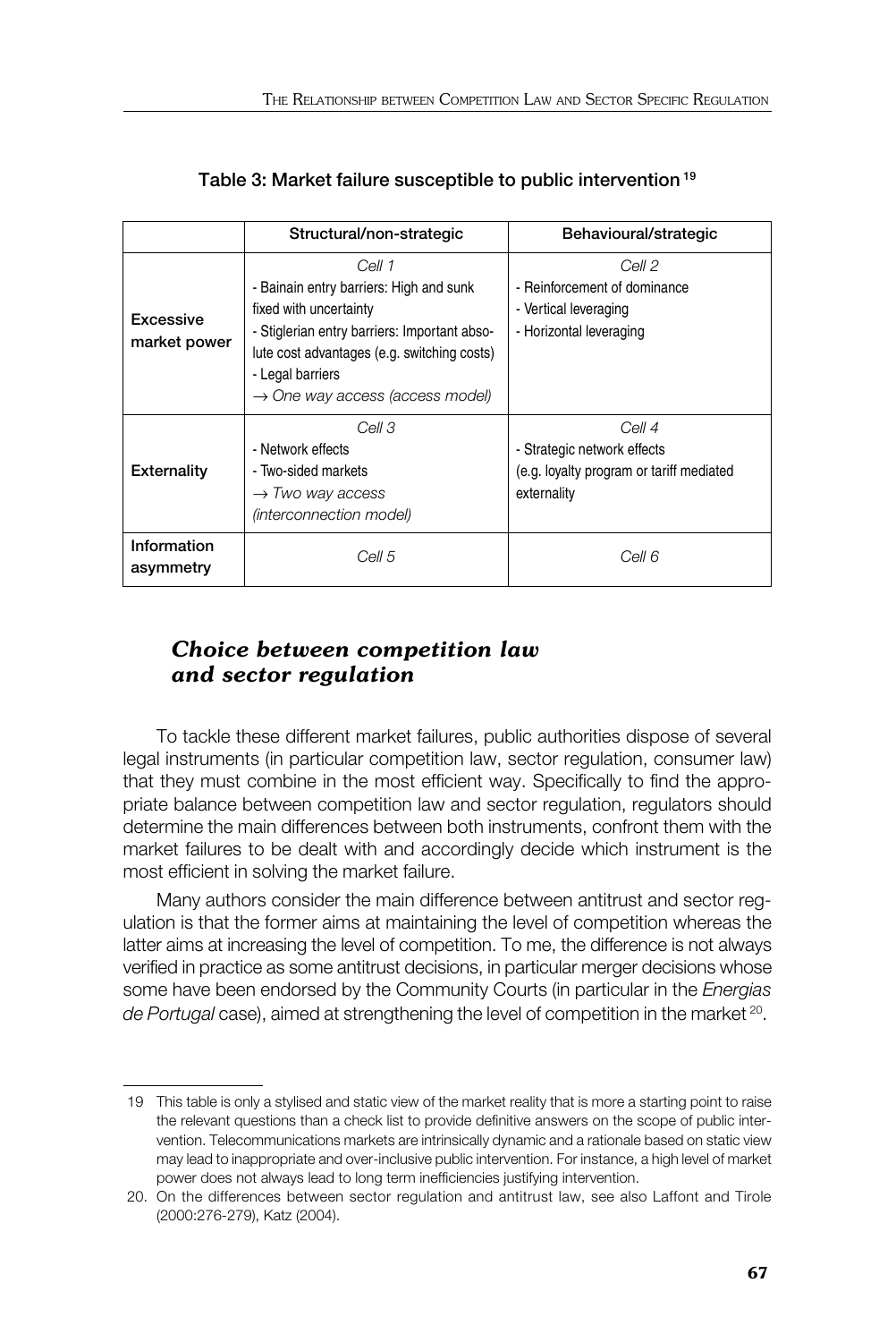I think that the two principal and related substantive differences between antitrust and sector regulation are that (1) sector regulation mainly deals with unsatisfactory market structures whereas competition law deals with unsatisfactory firms' behaviours, and (2) the burden of proof for sector regulation to intervene on the selected markets  $21$  is lower than antitrust law.

Because of the *first* difference (related to structure and behaviours), it is efficient that sector regulation deals with structural market failures and competition law deals with behavioural ones. Because of the *second* difference (related to the burden of proof), it is efficient that the factor used to select markets for regulation is set at a very high level because once a market area is selected, intervention is relatively easy. In other words, the regulation should focus on market where the risks of type I errors (false condemnation) are low and the risks of type II errors (false acquittal) are high. This is especially important because the costs of type I errors are large in dynamic markets <sup>22</sup>. Taking both arguments together, any possible regulation should limited to cells 1 and 3 of Table 3, i.e. structural market failures due to excessive market power and externalities<sup>23</sup>.

# **6 CONCLUSION**

I would like to sum up with four main points that policy makers and authorities should have in mind when intervening in the electronic communications sector.

First, antitrust authorities are justified to intervene more intensively in the electronic communications sector (or more broadly in network industries) than in the other sectors of the economy, but their interventions should always be based on sound economic rationale and the same extensive approach should not permeate those other sectors of the economy.

Second, sector regulation should meet good governance principles: flexibility, objectivity, transparency, harmonisation, proportionality and legal certainty. NRAs should be cautious not to automatically extend a regulatory approach suited for infrastructures laid down under legal monopoly conditions to new Schumpeterian infrastructures and should be less hypocritical about their actions (by not invoking the mantra of de-regulatory rhetoric when they are in practice increasing regulation for good or for bad reasons).

 <sup>21.</sup> The burden of proof for sector regulation to intervene is high when all steps of Table 1 are considered, but is low when steps 1 and 2 are passed.

 <sup>22.</sup> Hausman (1997) valued the delay of the introduction of voice messaging services from late 1970s until 1988 at USD 1.27 billion per year by 1994, and the delay of the introduction of mobile service at USD 100 billion, large compared with the 1995 US global telecoms revenues of USD 180 billion/year.

 <sup>23.</sup> In addition to the two substantive difference between antitrust and sector regulation, the main institutional difference is that sector regulation is only applied by national authorities whereas antitrust law is applied by national authorities but also a European one (the Commission). With that, some consider that antitrust law may apply in addition to sector regulation when NRAs have not performed their tasks adequately. That was the case in the *Deutsche Telekom* Decision in 2003 and of the *Telefonica* Decision of 2007. However, with Larouche (2005) I think it is a better institutional design that regulatory decisions are controlled directly by judicial bodies (a national Court or ultimately the European Court of Justice) instead of an antitrust authority.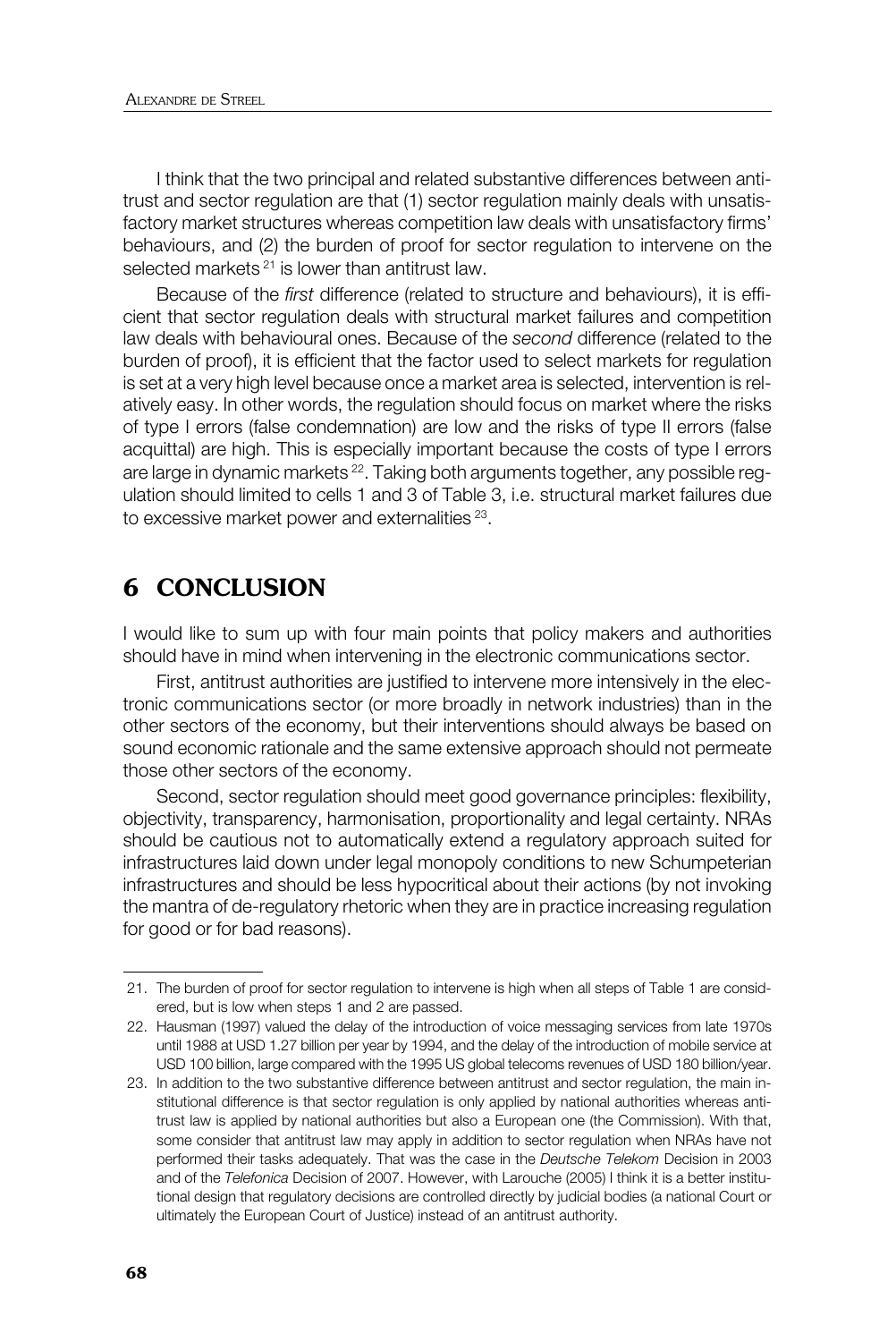Third, sector regulation and competition law are converging but some important divergences remain and those should determine the scope of sector regulation. Thus sector regulation should only be applied when it is more efficient than antitrust to solve market failures, i.e. when there are structural (economic or legal) entry barriers or network effects.

Fourth, it would have been better not to align sector regulation on antitrust principles, but to base regulation on an independent economic concept linked to the goals of regulation (like the concept of bottleneck). In any case, the alignment of methodologies should not necessarily lead to alignment of objectives, and should not evacuate the fundamental regulatory questions to be solved: Do regulators want to strive for infrastructure-based competition *or* service-based competition? Do they want short-term competition *or* long term competition? Do they want to do industrial policy *or* not ?

# **REFERENCES**

- ARMSTRONG, M. (2002), "The Theory of Access Pricing and Interconnection", in Cave M., Majumdar S., Vogelsang I (eds), *Handbook of Telecommunications Economics V. 1*, North-Holland, pp. 295-384.
- AUDRETSCH, D. B., W. J. BAUMOL and A. E. BURKE (2001), "Competition policy in dynamic markets", *Int. J. Ind. Organ.* 19, pp. 613-634.
- BUIGES, P. (2004), "A Competition Policy Approach", in P. Buiges and P. Rey (eds.), *The Economics of Antitrust and Regulation in Telecommunications*, E. Elgar, pp. 9-26.
- CAVE, M. (2006), "Encouraging infrastructure competition via the ladder of investment", *Telecommunications Policy* 30, pp. 223-237.
- CHOUMELOVA, D. and J. DELGADO (2004), "Monitoring competition in the telecommunications sector: European Commission Sector Enquiries", in P. Buiges and P. Rey (eds.), *The Economics of Antitrust and Regulation in Telecommunications*, E. Elgar, pp. 269-284.
- DEVROE W. (2007), "De verhouding tussen mededingingsautoritiet and sectoriële toezichthouders in België", in J. Stuyck, W. Devroe, P. Wytinck (eds), *De niewe Belgische Mededingingswet 2006*, Kluwer, pp. 127-186.
- DE STREEL A. (2007), "Antitrust and Sector-Specific Regulation in the European Union: The Case of Electronic Communications", in R. Dewenter and J. Haucap (eds), *Access Pricing: Theory and Practice*, Elsevier, pp. 327-371.
- EHLERMANN, C.D. and L.L. LAUDATI (1998), *European Competition law Annual 1997: The Objectives of Competition Policy*, Hart.
- EVANS, D.S. (2003): "The Antitrust Economics of Multi-Sided Platform", *Yale Jour. on Regulation* 20, pp. 325-381.
- EVANS, D. and R. SCHMALENSEE (2001): "Some economic aspects of antitrust analysis in dynamically competitive industries", NBER Working Paper 8268.
- GARNHAM, N. (2005), "Contradiction, Confusion and Hubris: A Critical Review of European Information Society Policy", ENCIP Paper.
- GARZANITI, L. (2003), *Telecommunications, Broadcasting and the Internet: EU Competition Law and Regulation*, 2nd ed., Sweet & Maxwell.